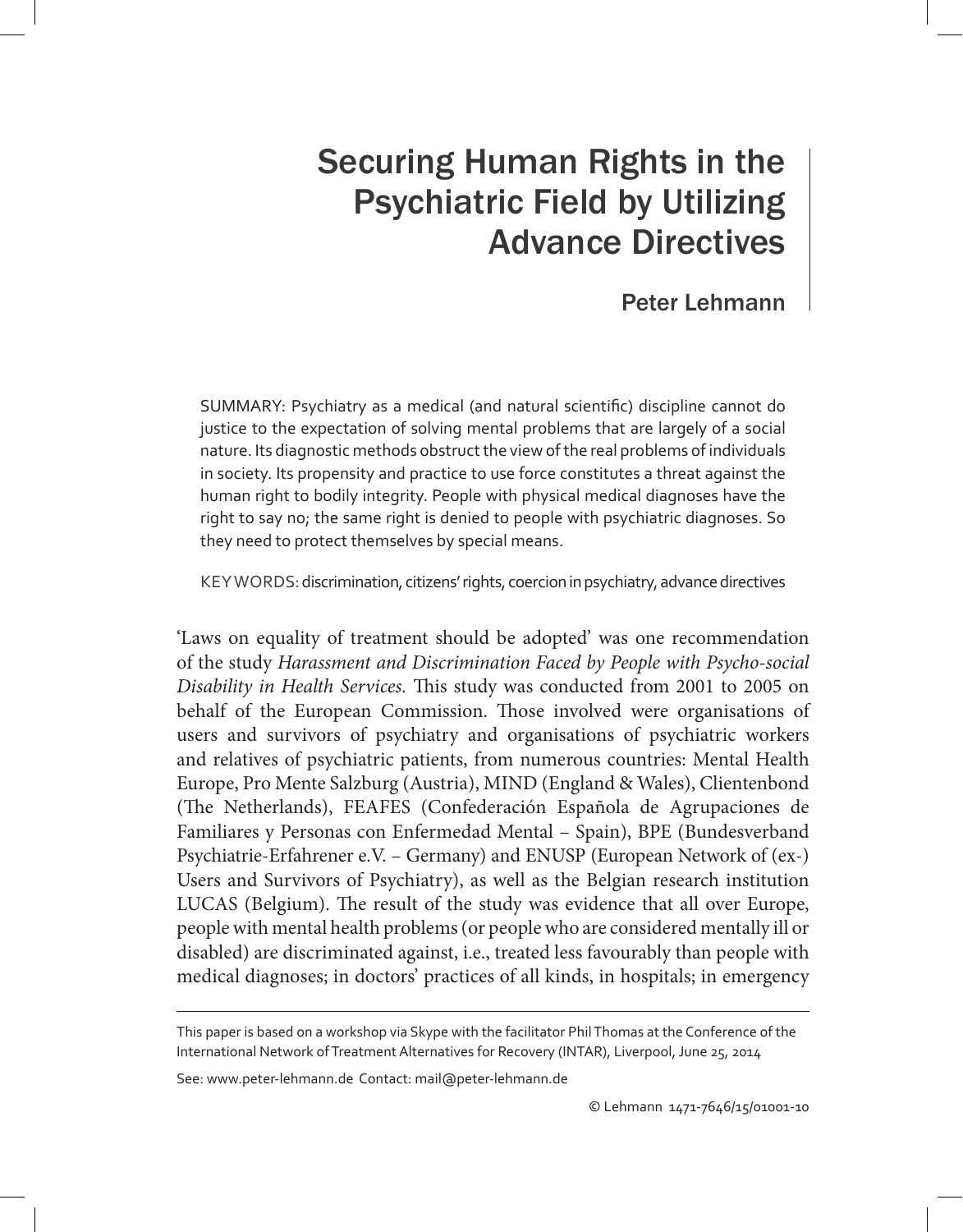units; and in psychiatric clinics. They experience discrimination in different forms: hostility; physical problems not being taken seriously; psychiatric drugs prescribed without informed consent; complaints dismissed as part of pathology; the right to access their own treatment records denied; and threats of discharge, separation, forced treatment, or higher dosages of psychiatric drugs if they do not accept prescribed treatment.

In order to enable people with mental health problems to enjoy full citizens' rights, their organizations should be involved in policy-making at all levels. Legislation on discrimination and boards of appeal were demanded from politicians, administrative authorities, and organized psychiatry:

Laws on equality of treatment should be adopted and funds provided so that these laws can be put into practice. One major objective is to adopt laws that guarantee the respect of human rights in a pro-active way. These laws should focus on the protection of human dignity, the right not to be violated, the right to self-determination, the right to privacy and the right to respect. For example through legal protection of advance directives … (Action Project, 2005).

## Legal protection of advance directives in Germany

In Germany, people who want effective legal protection from violation of their bodily integrity – usually through violent administration of psychiatric drugs – or even protection from unwanted psychiatric examination can do this by executing advance directives. In 2009, when the national guardianship law was reformed, it included a provision for advance directives for health care. Under the revised law, an adult considered capable of consent has the right to affirm in writing 'independently of the type and stage of an illness' whether he or she 'assents or disagrees with treatments, diagnostic procedures or medical interventions that are not immediately forthcoming at the time of this declaration.' Literally, the German Civil Law Code states:

#### **Advance Directive for Health Care**

1) If an adult considered capable of consent declared in written form, whether he or she assents or disagrees with treatments, diagnostic procedures or medical interventions that are not immediately forthcoming at the time of the declaration (advance directive for health care), then the guardian will investigate, whether these determinations apply to the current situation of life and treatment. If this is the case, then the guardian has to enforce the will of the person under guardianship in its expression. An advance directive for health care can be withdrawn informally and at any time.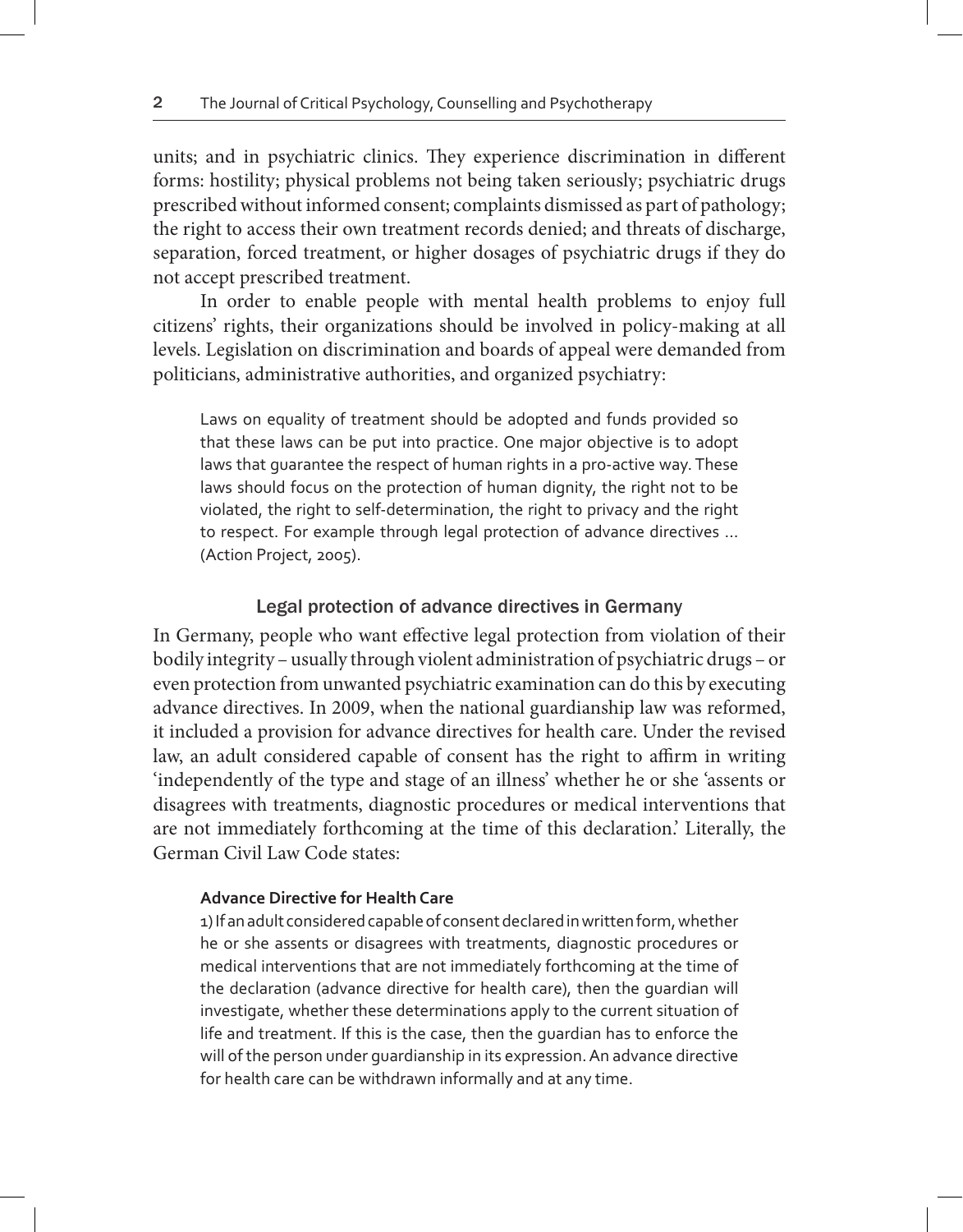2) If no advance directive for health care is available, or if the determinations of an advance directive for health care do not apply to the current life situation and treatment situation, then the guardian must investigate the treatment wishes or desires of the person under guardianship to determine that individual's presumed will and decide on this basis whether he or she consents to a medical measure in accordance with section 1 or whether he or she forbids it. The presumed will has to be determined based on concrete indications. In particular, earlier verbal or written expressions, ethical or religious convictions and other personal moral values of the person under guardianship must be considered.

3) Sections 1 and 2 apply independently of the type and stage of illness of the person under guardianship.

4) Nobody can be obligated to establish an advance directive for health care. Production or execution of an advance directive for health care must not be made a condition of a contract (BGB, 2009).

# Looking back

After publishing, lecturing, and teaching lawyers and politicians for decades, mainly in the German-speaking countries, the campaign for legal protection of the psychiatric will, started in 1983, finally succeeded. Before people start to reply, 'Not possible in my country,' they should take a look at the developments in Germany. The campaign for the legal protection of advance directives took nearly a quarter of a century. People often said there was no chance of advance directives working in Germany.

In 1983, the independent self-help organisation Irren-Offensive (Lunatics' Offensive) – then an undogmatic group of survivors of psychiatry – received the article 'The Psychiatric Will: A New Mechanism for Protecting Persons Against 'Psychosis' and Psychiatry,' by Thomas S. Szasz (1982). Szasz proposed to translate the article into German and publish it. In his article, he referred to the idea of Walter Block, an Austrian school economist, anarcho-libertarian philosopher and Professor of Economics at Loyola University New Orleans, that it should be possible to apply the mechanism of protecting a person's last will to involuntary psychiatric treatment.

Unmentioned by – and perhaps unknown to – Szasz, two decades earlier the American former psychiatric patient Mary Ellen Redfield (1964) had drafted and published an advanced directive to protect herself from unwanted psychiatric treatment. In her article 'Upholding Psychiatric Advance Directives – 'The Rights of a Flea',' Laura Ziegler, past president of the National Association of Rights, Protection and Advocacy (US), recognised Redfield as the first to publish about this issue: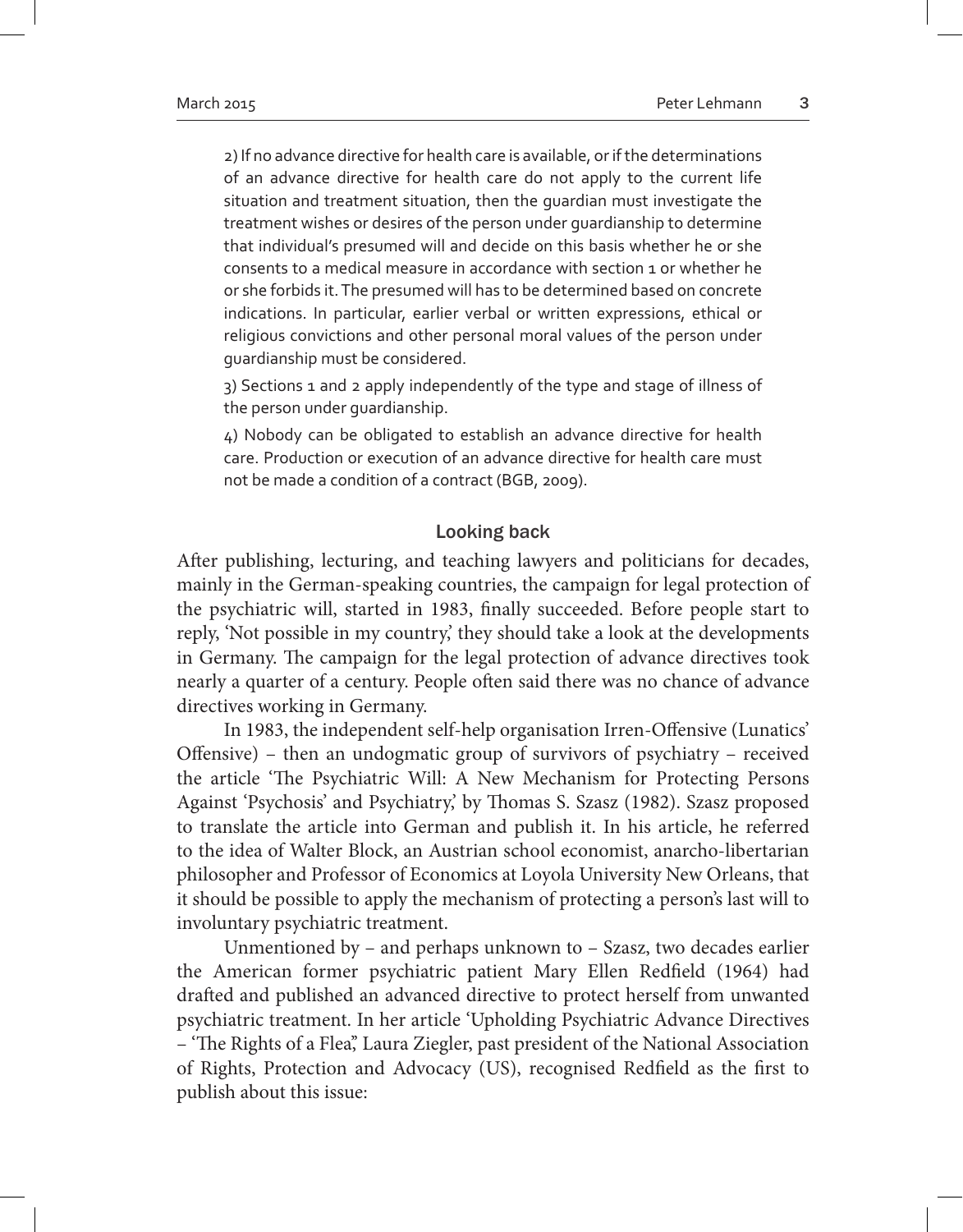In 1964, Mary Ellen Redfield self-published *Will for Living Body*, a draft contract with doctors and lawyers that authorizes them to act as temporary guardians if she becomes comatose or of unsound mind. They are pledged to 'secure immediate remedial legal aid' should she fall into the power of doctors who will not honor its terms: refusal of all forms of psychiatric treatment, including those not yet invented. She exempts and welcomes consensual psychotherapy, and invalidates any consent given while drugged or of unsound mind. Declaring 'NO FAITH' in psychiatry she prohibits imposed alteration of her mind, in the expressed faith that she is sovereign over her psyche and soul (Ziegler, 2007, p. 318).

Nevertheless, Szasz' article was translated into German, and – supported by a grant of Netzwerk Selbsthilfe e.V. (Network Self-help, Inc.) – published and distributed as a booklet (Szasz, 1987). The booklet included a form, which had been discussed and developed with Berlin lawyer Hubertus Rolshoven (Lehmann, 2003). The form included a legal instruction to psychiatric workers, space for personal data, different options, and space for referring to personal experiences to justify and strengthen the decisions about specific desired or rejected forms of treatment – especially specific psychotropic drugs or classes of psychotropic drugs. There was no law to cite except the criminal law, which defines each intrusion on bodily integrity as a criminal act which loses its criminal character only if there is informed consent or if there is a life- and health-threatening emergency where people are unable to give consent and the psychiatrist believes that afterwards, when the person is in a rational state again, he or she would surely agree with the psychiatrist's decision. Probably this legal construction is similar in most countries.

The idea was, if there is a statement written by the person while in a state of unquestioned normality/rationality and the psychiatrist is aware of this statement (i.e., after it was handed over in the presence of a witness or sent by registered mail), it will be made absolutely clear to the psychiatrist that the person would not agree afterwards with the treatment without informed consent. Otherwise, the psychiatrist could be subject to civil and criminal liability. Since it would always be uncertain what a judge would decide, the psychiatrist would be aware of standing with one foot in prison.

In the decades that followed, information about the psychiatric will was distributed, articles were written, and booklets were published. Activists went to hearings, gave lectures at conferences and for political parties, and initiated and facilitated public discussions. Of course, the surprise was great when the German parliament finally integrated the concept into the guardianship law and recognized the psychiatric will.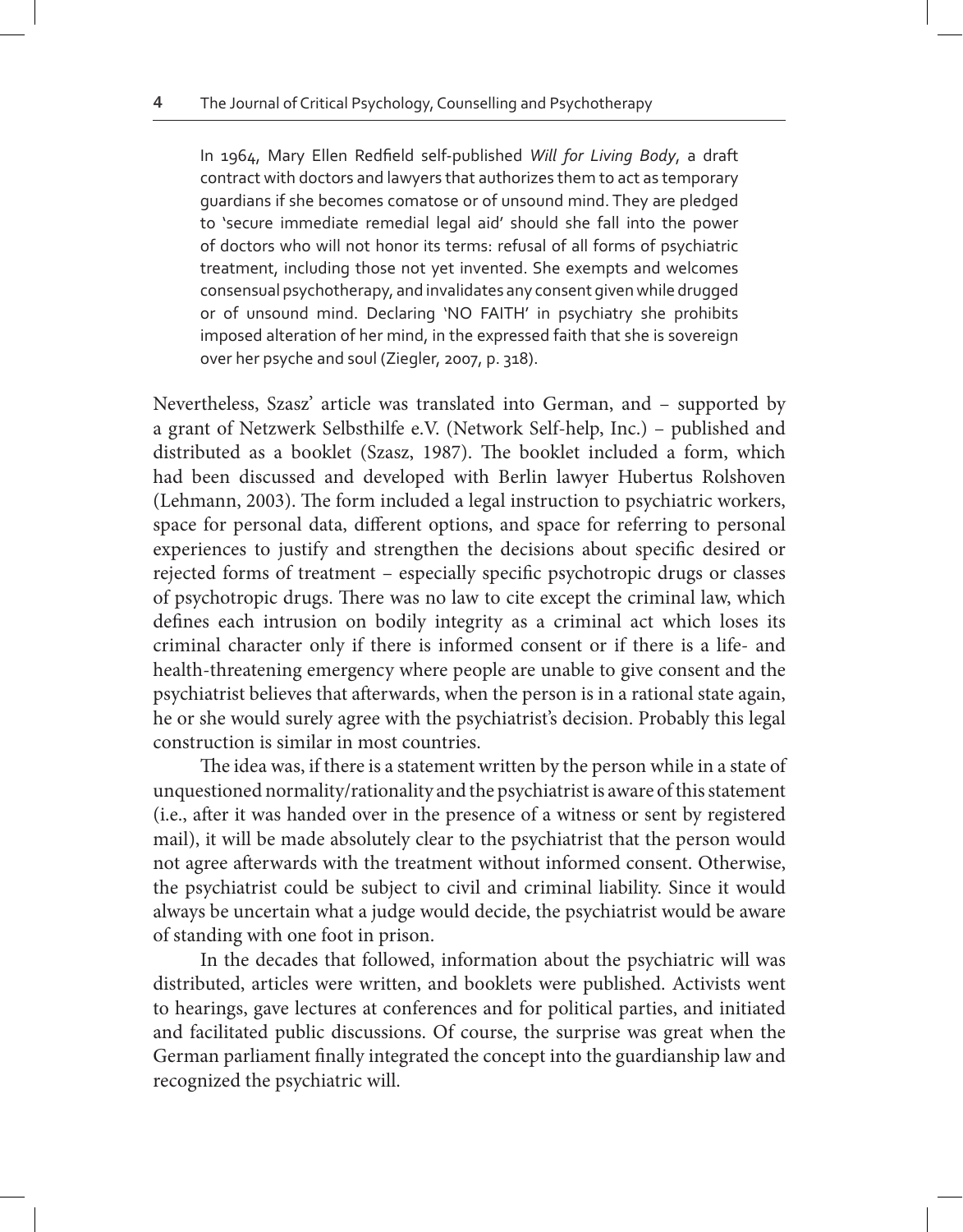### Not possible in your country?

In discussions with critical people in the psychiatric field, the reaction often was – and is – 'Not possible in my country' because it has no special law that affirmatively recognises and protects a psychiatric advance directive. If you look at the German experience, it took some education to teach people, including lawyers, that although the criminal law could and should be the legal basis for advance directives, because of the usual discrimination against psychiatric patients, it is better if the law specifically recognises advance directives like the psychiatric will.

Additionally, in Germany, articles and books were published about the massive dangers caused by psychiatric drugs, especially by neuroleptics, the drugs mainly used for coercive treatment. In earlier years, jurists' perceptions of the illegal violent administration of psychiatric drugs were undermined by the myth that 'people with psychoses need neuroleptics like diabetics need insulin.' Why should they fight for a right to say no to insulin treatment? But over the years, the interested public was educated about neuroleptic-induced obesity and disorders of fat metabolism; high blood pressure and insulin resistance (which may develop into an exceptionally dangerous metabolic syndrome associated with a high risk of massive vascular diseases, myocardial infarction, and apoplectic stroke); chronic deficit-syndrome (neuroleptic apathy syndrome or 'broken wing'-syndrome); suicidality; delirium; breast cancer; malignant hyperthermia; neuroleptic malignant syndrome; cirrhosis of the liver; chronic diabetes; agranulocytosis; thromboses and embolisms; cardiac complications of all kinds; damage to the retina, the cornea and the optic nerve; loss of teeth; asphyxia; tardive psychoses and dyskinesias; apoptosis (death of brain cells) and increased mortality (Lehmann, 2013). So the argument that violent administration of psychiatric drugs is good for your health was finally doubted by judges.

Different judgments of the Federal Constitutional Court of Germany denied, in individual cases, psychiatrists the right to forcibly administer their drugs because of the substantial violation of the patient's fundamental right to life and physical integrity. The court called this long-time practice illegal and demanded a new legal basis, which must conform to the stipulations of the UN Convention on the Rights of Persons with Disabilities (CRPD).

As a consequence, the Central Ethics Commission of the German Federal Medical Society now demands that more attention be paid to the patient's moral values and beliefs. Patients' subjective perspectives cannot simply be replaced by an 'objective view' and medical discretion. If the 'illness' impairs the patient's assessment regarding the usefulness of a medical intervention, what is relevant then is '… the moral values the patient would have (or had previously), when in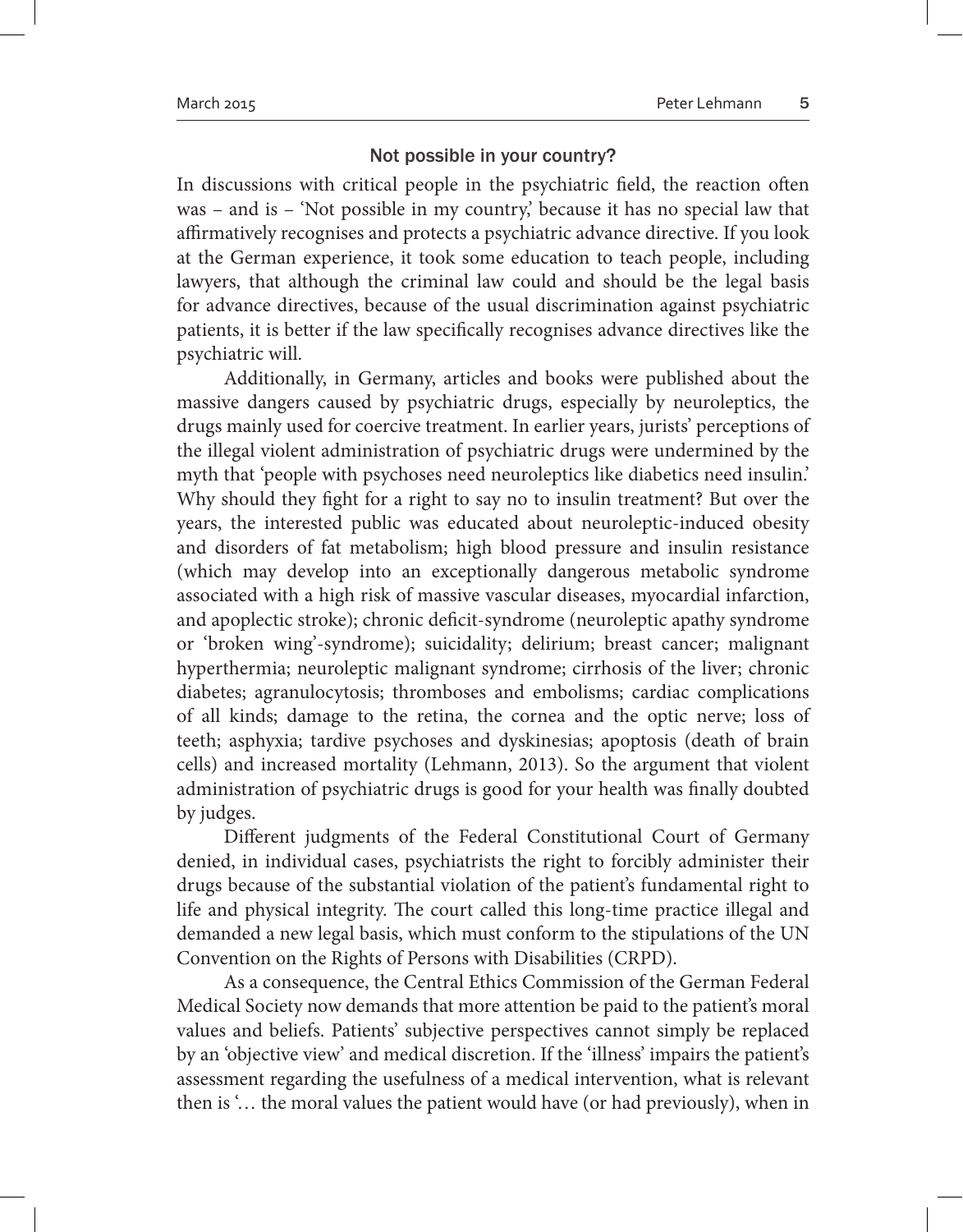a condition of capacity to give informed consent for medical treatment while they were not impaired by illness' (Zentrale Ethikkommission, 2013, p. A1336).

The UN CRPD, ratified by many countries' governments and thus legally binding, forbids legal discrimination against people with disabilities (including those with psychiatric diagnoses) and demands a move from substitute decisionmaking to supported decision-making (see Minkowitz, 2013).

In 'Article 12 – Equal recognition before the law', the UN CRPD, which entered into force on May 3, 2008, states:

- States Parties reaffirm that persons with disabilities have the right to recognition everywhere as persons before the law
- States Parties shall recognize that persons with disabilities enjoy legal capacity on an equal basis with others in all aspects of life
- States Parties shall take appropriate measures to provide access by persons with disabilities to the support they may require in exercising their legal capacity (United Nations Enable)

Just like people with physical medical diagnoses, people with psychiatric diagnoses must have the right to refuse unwanted medical interventions. Rolf Marschner, a German lawyer explains:

In article 12 of the UN CRPD the prohibition of discrimination for the field of legal capacity and right to execute it is concretised, and thus the capacity to give informed consent for medical treatment. Namely, in article 12 the execution of force is not mentioned directly. But the recognition of the legal capacity of disabled persons and their right to execute it on an equal basis before the law with others means that disabled persons can decide like others about their residence and their treatment, and namely independent from the type and occurrence of their disability. Thus this works for mentally disabled and mentally ill persons. Insofar as the UN CRPD also forces a rethinking of familiar legal concepts in regard to the term of incapacity to give informed consent for medical treatment, because, from the consent for medical treatment by a legal guardian, direct legal consequences (legal limitations) can be deduced from the disability itself. (...) Article 12 section 3 of the UN CRPD demands to offer the formulation of an advance directive or the arrangement of a treatment contract (Marschner, 2013, pp. 220–1).

What is evolving is a right for people who might become targets of forced psychiatric treatment to decide beforehand how they want to be treated and how they do not want to be treated, or who are the persons they trust to make decisions in states of mental emergency, when their own decisions are not accepted as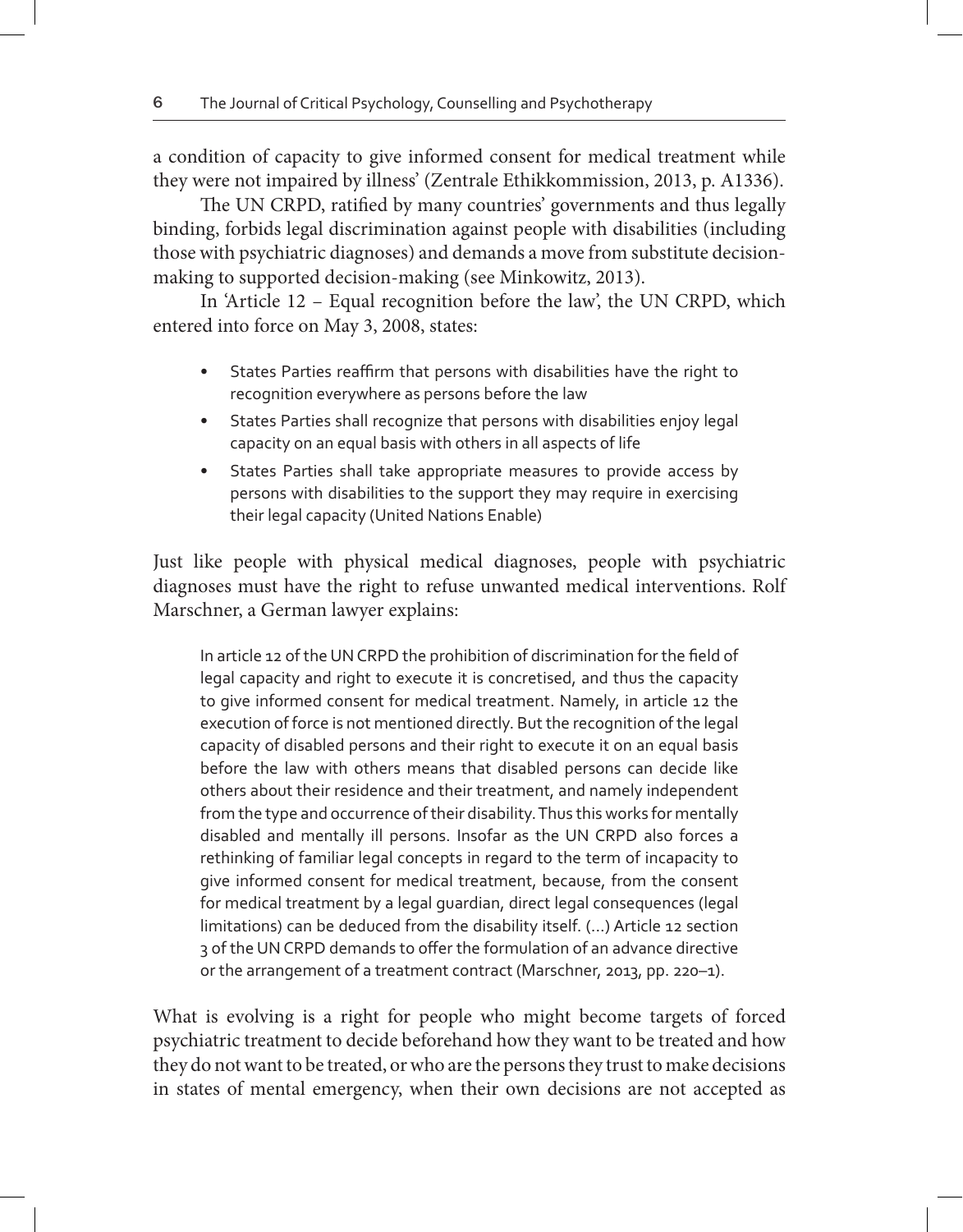rational. So advanced directives are regarded as an effective way to create equal recognition before the law for people considered presently incapable of consent.

# Self-help virtues of advance directives

As described above, people now can protect themselves from unwanted psychiatric interventions, subject to limitations concerning the difference between law and justice, and the fact that the totality of all possible human and emotional conflicts cannot be solved in advance by a written statement.

To consolidate this success, it is advisable to base advance directives on individual experiences of adverse effects from psychiatric drugs (or electroshock), as well as propose how to respond to emotional crises with measures not involving psychiatry. By anticipating courses of crises and their resolution, advance directives also have important self-help virtues. People no longer see themselves as a function of disturbed genes, metabolism, families, neighbours, policemen and other entities. They now see themselves as subjects who can plan their lives themselves. They have a better chance of not ending up in the doctor's office again so quickly when they learn to understand their personal involvement in the creation of their life-history and how to manage their problems and ensure that their wishes are put into effect. Miriam Krücke, a German student of psychology, wrote a thesis about the use of advance directives, and interviewed some people who had produced advance directives about their failures and benefits. She stated:

Advance directives stimulate a more differentiated approach to the course of the crisis, including early warning signs, habitual responses and appropriate alternatives. In the same manner, the recourse to professional services can be organized before the event. The current development of an informed opinion results from a systematic review of past experiences. 'The idea was also to find out at what point the course had been set, to what extent I myself was involved, basically the point when I - and I can do this now looking back – could have already recognized what kind of conflict situations I was getting into. I have learned to see clearly how my crises have developed and how I can behave and which people can help me. My psychiatric will specifies what kind of support I want instead of psychiatric drugs. I certainly consider the possibility of a relapse ahead of time. I have given a great deal of thought to the causes of my madness and to alternative means of dealing with it.' (Krücke, 2007, pp. 99–100 / 2014).

Meanwhile, in Germany, there are various forms for advance directives, which are offered from different legal bodies. Some are useful, while others seem silly (Lehmann, 2014, p. 46). People have to be careful, and they should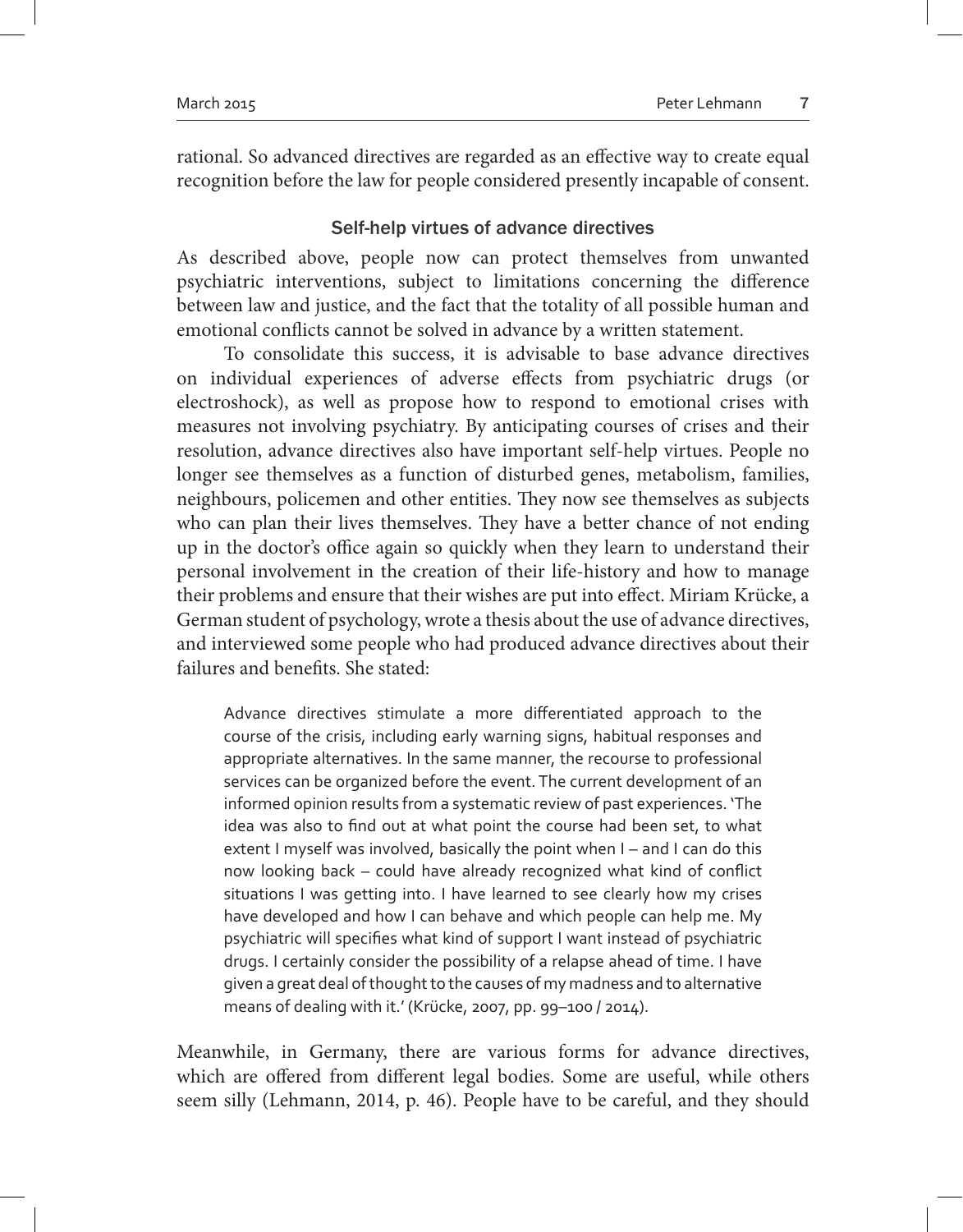mix components from different forms, according to their different personal experiences and values. Over the years, there have been both positive and negative experiences with psychiatric advance directives. The last two pieces of information about advance directives received by the author of this paper were about a psychiatrized psychiatrist whose advance directive was ignored and who subsequently sued for damages (the case is still undecided), and about another psychiatrist who expressed his fear that patients with advance directives forbidding examination and forbidding administration of psychiatric drugs could be committed to his ward. Implementing humane alternative treatment could solve so many problems (Stastny & Lehmann, 2007; 2014).

The development of advance directives in Germany demonstrates that not only is it sometimes possible to uphold autonomy through the judicial system and to overturn discriminatory statutes, but that advance directives have extraordinary potential in the struggle for self-determination and toward securing the human right to bodily integrity for people targeted for psychiatric intervention.

### **Update (October 2014)**

On September 23, 2014, the German Society for Psychiatry and Psychotherapy, Psychosomatics and Neurology (DGPPN) published an 'Ethical statement on self-determination and compulsion,' in which they publicly admitted the effectiveness of advance directives:

Advance directives are also obligatory in mental illnesses, as long as the legal conditions are fulfilled (among others, written form, given ability for self-determination at the time of the drawing up). Their legally binding effect protects patients so that their treatment options will not be ignored, but also highlights the high responsibility patients have for their own health and for the own treatment process (DGPPN, 2014).

#### **Notes**

For more information on this subject see:

- Jim Gottstein's Law Project for Psychiatric Rights (http://psychrights.org/Research/Legal/ AdvanceDirectives/AdvanceDirectives.htm), especially 'Advance Directives in Various Countries' (http://psychrights.org/Countries/AdvanceDirectives.htm).
- Peter Lehmann Publishing with a list of Danish, English, French, German and Greek articles on the psychiatric will and other advance directives (www.antipsychiatrieverlag.de/info/ pt-uebersicht.htm)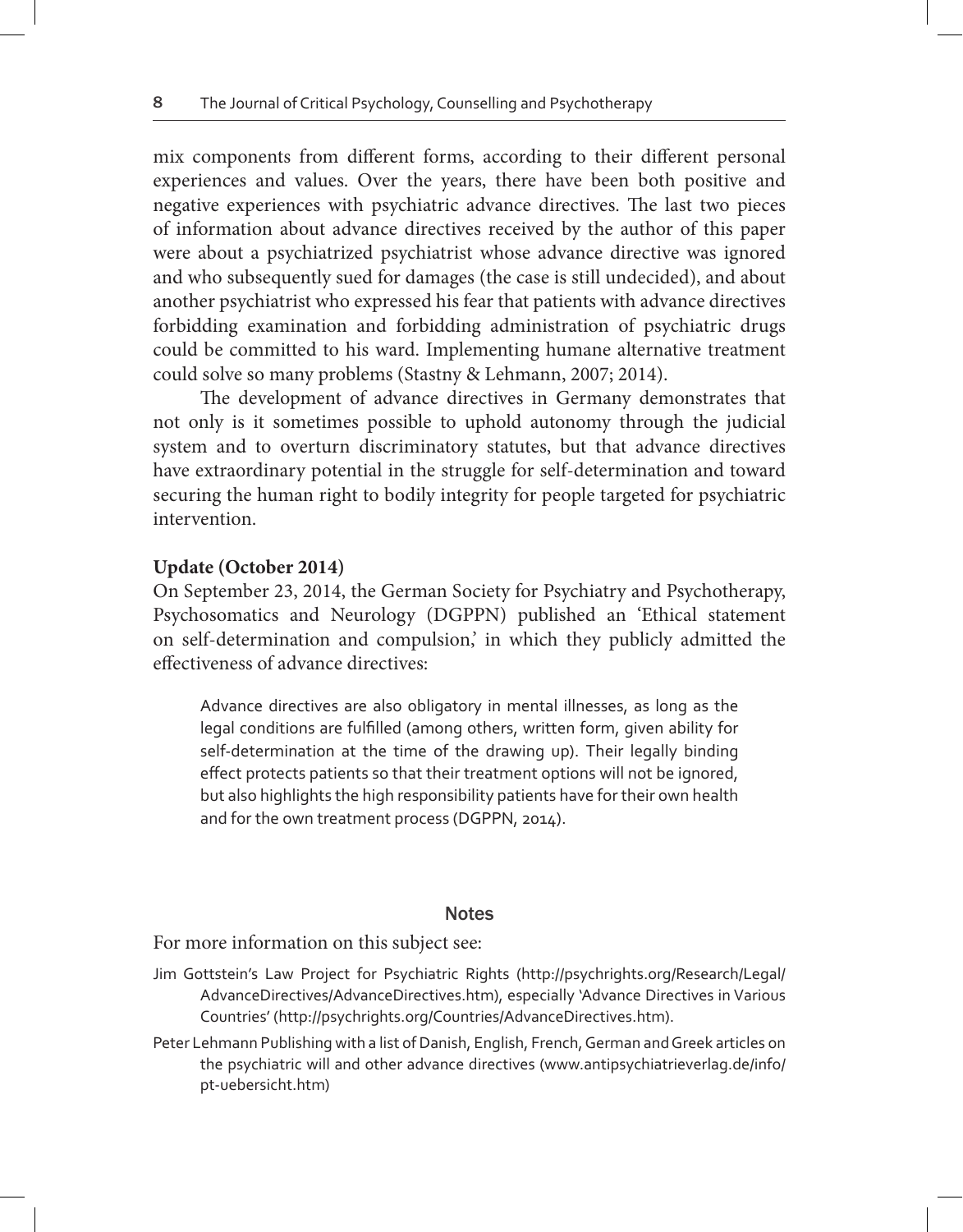Thanks to Darby Penney, Peter Stastny and Laura Ziegler for support in translation matters.

#### **References**

- Action Project against 'Harassment and Discrimination Faced by People with Mental Health Problems in the Field of Health Services', organized in the framework of the 'Community Action Programme to Combat Discrimination in 2001-2006' with support from the European Union (2005). Joint recommendations. Electronic resource. Retrieved on June 24, 2014 from www.peter-lehmann-publishing.com/articles/enusp/recommendations.htm.
- BGB (Bürgerliches Gesetzbuch). (2009). § 1901a Patientenverfügung. Electronic resource. Retrieved on June 24, 2014 from http://dejure.org/gesetze/BGB/1901a.html.
- DGPPN (Deutsche Gesellschaft für Psychiatrie und Psychotherapie, Psychosomatik und Nervenheilkunde e.V.) (2014, September 23). Achtung der Selbstbestimmung und Anwendung von Zwang bei der Behandlung von psychisch erkrankten Menschen – Eine ethische Stellungnahme der DGPPN. Electronic resource. Retrieved on September 24, 2014 from www.dgppn.de/fileadmin/user\_upload/\_medien/download/ pdf/stellungnahmen/2014/2014-09-23\_DGPPN\_Stellungnahme\_TF\_Ethik\_final.pdf.
- Krücke, M. (2007). Advance directives: A step towards self-help. In Peter Stastny & Peter Lehmann (Eds.), *Alternatives Beyond Psychiatry* (pp. 97–104). Berlin/Eugene/Shrewsbury: Peter Lehmann Publishing 2007 (ebook edition in 2014).
- Lehmann, P. (2003). In memoriam Hubertus Rolshoven. *European Newsletter of (ex-) Users and Survivors of Psychiatry*, No. 12, p. 11. Retrieved on June 24, 2014 from www.peterlehmann-publishing.com/articles/lehmann/pdf/enusp-newsletter12-11.pdf.
- Lehmann, P. (2013). Early warning signs of chronic or lethal diseases due to the administration of neuroleptics. *Journal of Critical Psychology, Counselling and Psychotherapy*, *13*, 23–9. Retrieved on June 24, 2014 from www.peter-lehmann-publishing.com/articles/ lehmann/pdf/warningsigns-jcpcp.pdf.
- Lehmann, P. (2014). Möglichkeiten und Grenzen von Selbstbestimmung in der Krise Was Psychiatriebetroffene tun können, um in psychosozialen Krisensituationen ihr Selbstbestimmungsrecht zu bewahren. *Psychosoziale Umschau, 29*, No. 2, 45–6. Retrieved on June 24, 2014 from www.antipsychiatrieverlag.de/artikel/recht/pdf/krise-psu.pdf.
- Marschner, R. (2013). Menschen in Krisen: Unterbringung und Zwangsbehandlung in der Psychiatrie. In *Valentin Aichele / Deutsches Institut für Menschenrechte (Eds.), Das Menschenrecht auf gleiche Anerkennung vor dem Recht – Artikel 12 der UN-Behindertenrechtskonvention* (pp. 203–30). Baden-Baden: Nomos Verlag.
- Minkowitz, T. (2014). A response to the report by Juan E Méndez. Special Rapporteur on Torture, dealing with torture in the context of healthcare, as it pertains to nonconsensual psychiatric interventions. In Center for Human Rights and Humanitarian Law at the Washington College of Law (Ed.), *Torture in Healthcare Settings: Reflections on the special rapporteur on torture's 2013 Thematic Report* (pp. 227–45). Washington: American University Washington College of Law. Retrieved on June 24, 2014 from http://antitorture.org/wp-content/uploads/2014/03/PDF\_Torture\_in\_Healthcare\_ Publication.pdf.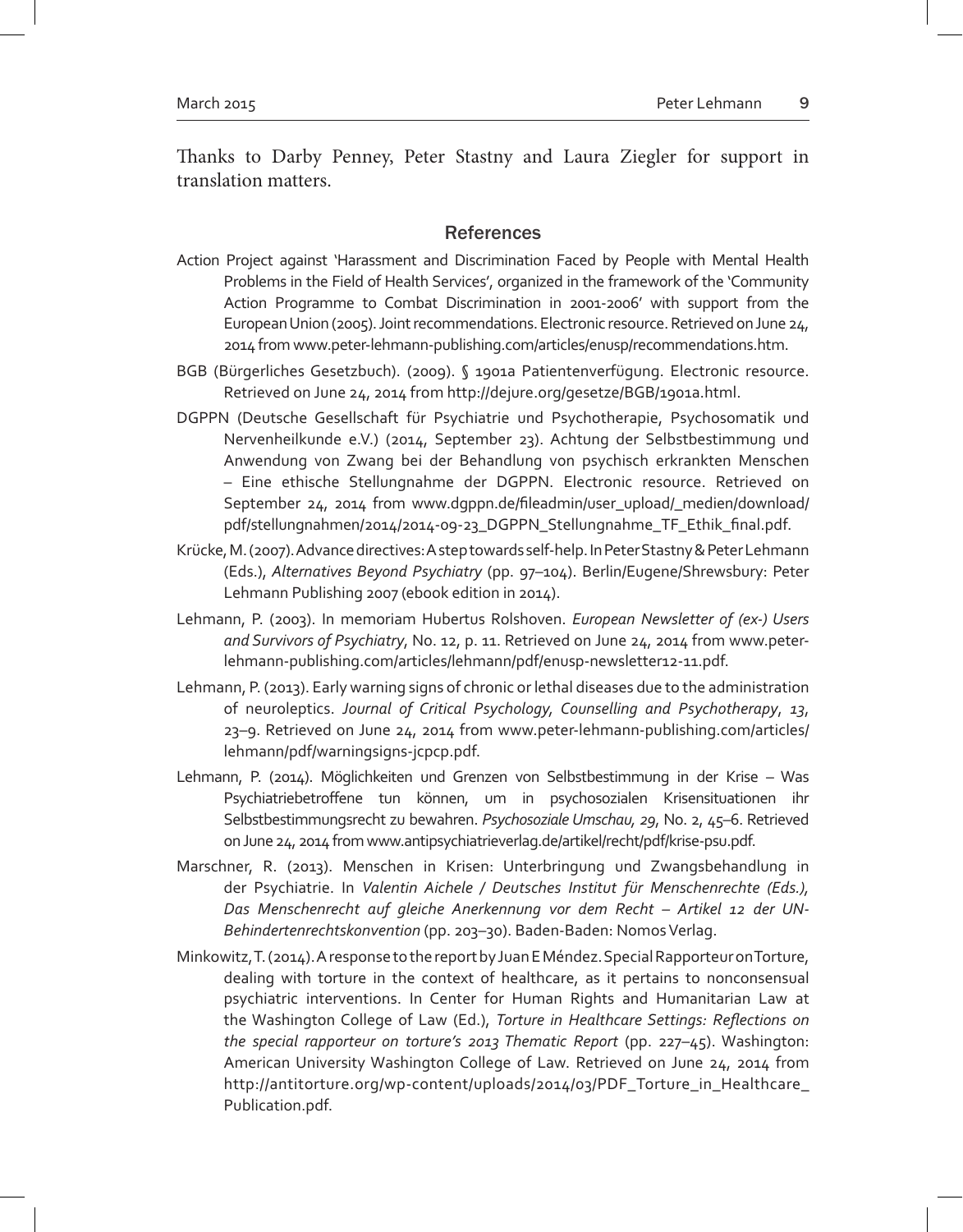- Redfield, M. E. [Field, E.]. (1964). Will for living body. In E. Field, *The White Shirts* (pp. 15–16). Los Angeles: Self publication.
- Stastny, P. & Lehmann, P. (Eds.) (2007). *Alternatives Beyond Psychiatry*. Berlin/Eugene/Shrewsbury: Peter Lehmann Publishing (ebook edition in 2014).
- Szasz, T. S. (1982). The psychiatric will: A new mechanism for protecting persons against 'psychosis' and psychiatry. *American Psychologist, 37*, 762–70. Abstract retrieved on June 24, 2014 from http://psycnet.apa.org/psycinfo/1983–05532–001.
- Szasz, T. S. (1987). Das Psychiatrische Testament Ein neuer Gesetzesmechanismus, um Menschen vor 'Psychosen' und vor der Psychiatrie zu schützen. Berlin: Peter Lehmann Antipsychiatrieverlag 1987. Retrieved on June 24, 2014 from www.antipsychiatrieverlag. de/artikel/recht/pdf/szasz\_pt.pdf.
- United Nations Enable Development and human rights for all. (Undated). Article 12 Equal recognition before the law. Electronic resource. Retrieved on June 24, 2014 from www. un.org/disabilities/default.asp?id=272.
- Zentrale Ethikkommission bei der Bundesärztekammer (2013). Zwangsbehandlung bei psychischen Erkrankungen. Stellungnahme. *Deutsches Ärzteblatt, 110*, A1334–38. Retrieved on June 24, 2014 from www.aerzteblatt.de/pdf.asp?id=141964.
- Ziegler, L. (2007). Upholding psychiatric advance directives: 'The rights of a flea'. In Peter Stastny & Peter Lehmann (Eds.)*, Alternatives Beyond Psychiatry* (pp. 318–28). Berlin/Eugene/ Shrewsbury: Peter Lehmann Publishing (ebook edition in 2014).